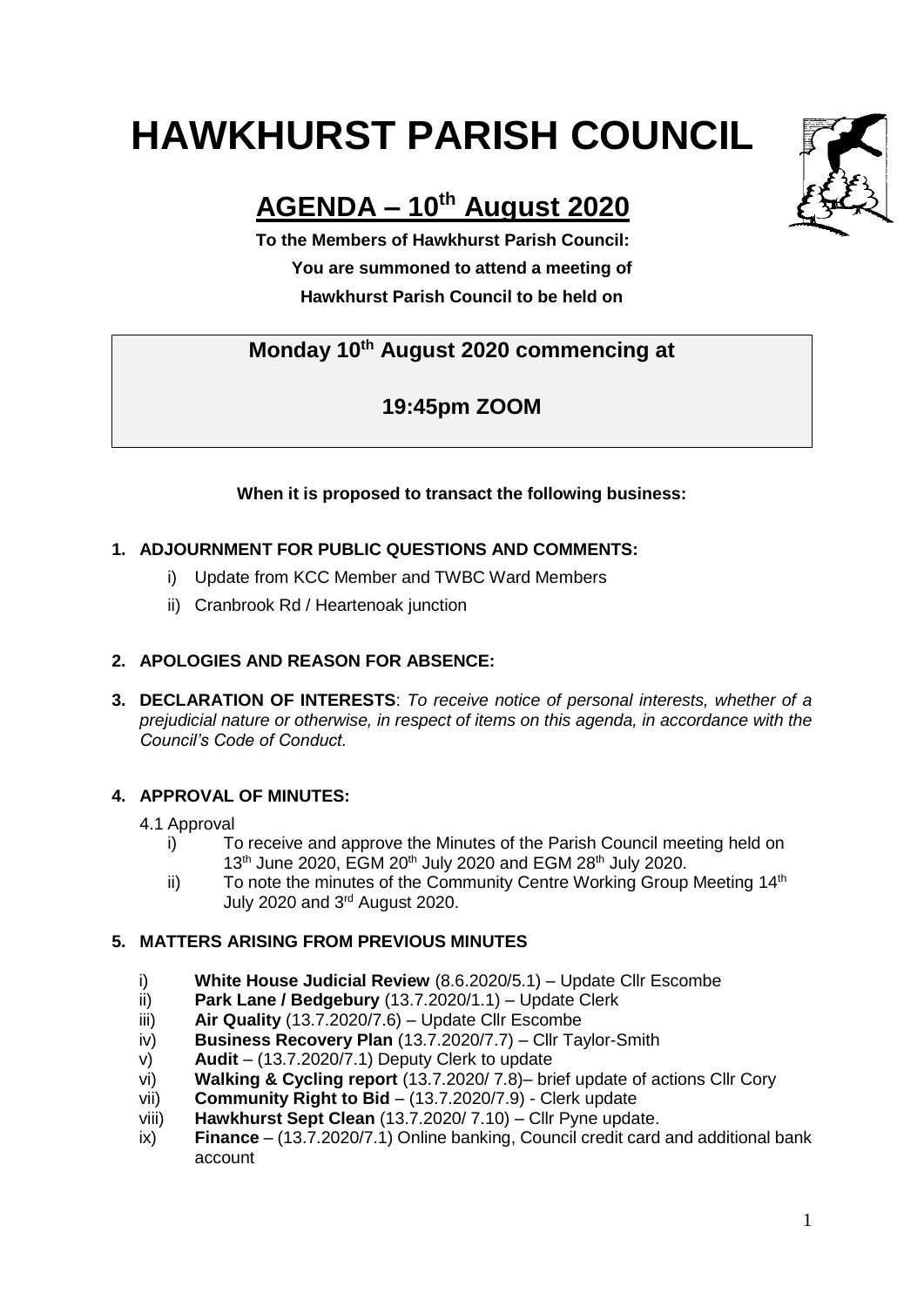#### **6. PLANNING**

6.1 Planning applications to be considered

| <b>No</b> | <b>Application</b><br>No | Proposal                                                                                                                                                                                                                                                         | Location                                                                              |
|-----------|--------------------------|------------------------------------------------------------------------------------------------------------------------------------------------------------------------------------------------------------------------------------------------------------------|---------------------------------------------------------------------------------------|
| 17        | 20/01817/FULL            | Variation of Condition 2 (Approved Plans) of -<br>15/504959/FULL - Alterations to previously<br>approved design for the replacement dwelling<br>including angle of main roof and single storey<br>element, height and depth of porch and overall<br>eaves height | Tubslake<br>Farm<br>Water<br>Lane<br>Hawkhurst<br>Cranbrook<br><b>TN18</b><br>5AP     |
| 18        | 20/02013/TPO             | Trees: BEECH (T1) - Reduce crown<br>by<br>approximately 1/3                                                                                                                                                                                                      | Lakeside<br>Stream<br>Hawkhurst<br>Lane<br>Cranbrook<br>Kent<br><b>TN184RB</b>        |
| 19        | 20/01928/FULL            | Proposed Veranda                                                                                                                                                                                                                                                 | Horns<br><b>Bassetts</b><br>Hawkhurst<br>Road<br>Kent<br>Cranbrook<br><b>TN18 4QS</b> |

#### 6.2 Planning information on file

#### **7. MATTERS FOR FURTHER DISCUSSION:**

- 7.1 Community Centre Design Cllr Whittle
- 7.2 Hawkhurst Parish Council VAT Status Cllr Escombe
- 7.3 Internal Statement of Control Cllr Taylor-Smith
- 7.4 Appointment of Solicitors Heartenoak Recreation Ground Cllr Escombe

#### **8. REPORTS OF COMMITTEE CHAIRMEN AND UPDATES**

- 8.1 Facility and Services Committee 27th July 2020 Cllr Fitzpatrick
- 8.2 Community Centre Working Group 3rd August 2020 Cllr Whittle
- 8.3 Note the Strategy, Administration and Projects Committee next meets 17th August 2020.